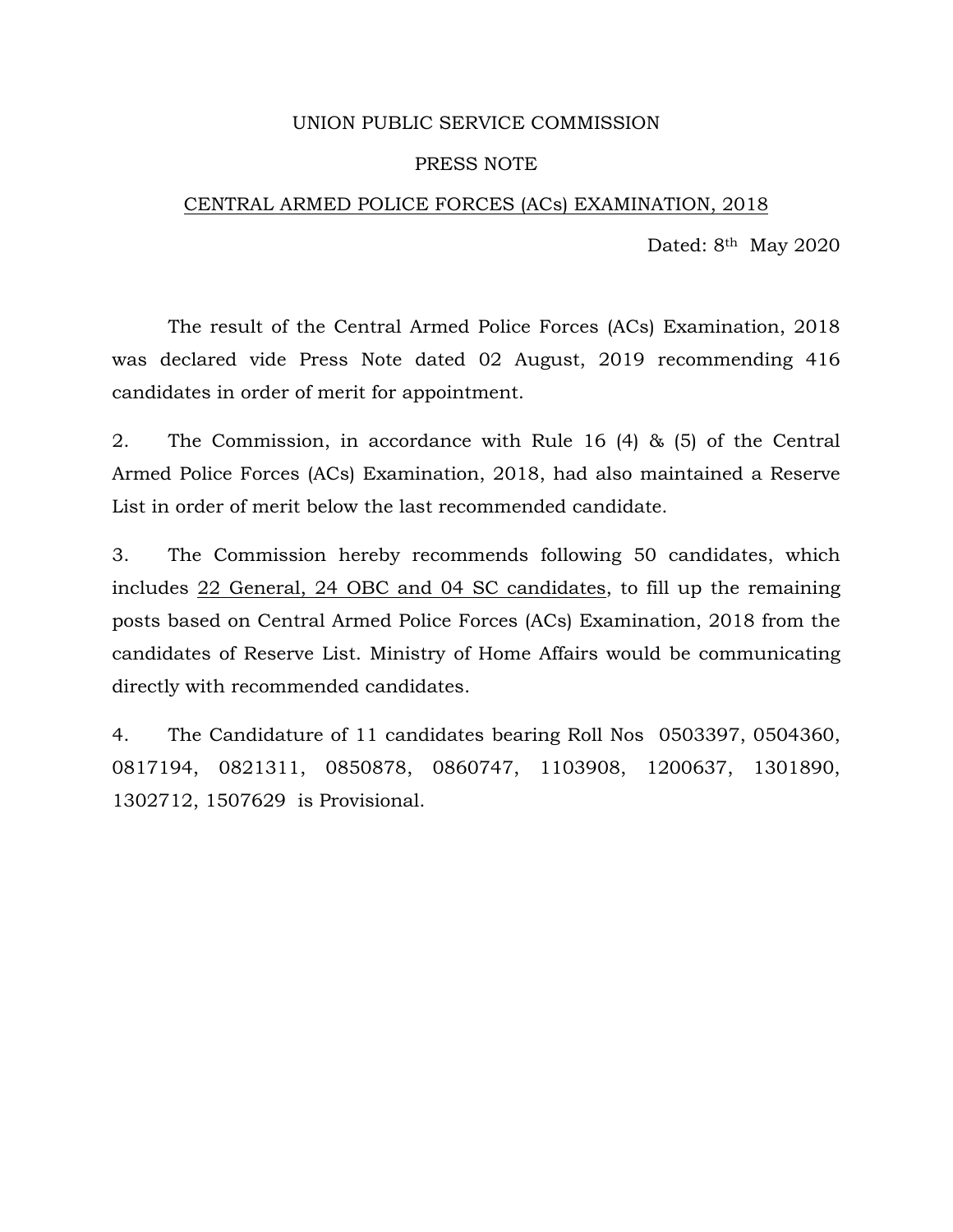# CENTRAL ARMED POLICE FORCES(ACs) EXAMINATION 2018 MERIT ORDER RESULT (RESERVE LIST)

--------------------------------------------

S.NO. ROLLNO NAME

|    |                     | 1 0864416 SUMIT SHRIKANT SATHE                  |
|----|---------------------|-------------------------------------------------|
|    |                     | 2 0820569 KHALID HUSSAIN                        |
|    |                     | 3 0851342 ABHIMANYU SINGH                       |
|    |                     | 4 0504360 ASHISH DAHATONDE                      |
|    |                     | 5 0401803 SOUMITRO CHOWDHURY                    |
|    |                     | 6 0205252 RAKSHA RAM MISHRA                     |
|    | 7                   | 0874809 ASHUTOSH GAUTAM                         |
|    |                     | 8 0502699 SHINDE SUSHANT SANJEEV                |
|    |                     | 9 1901333 FINU JOSEPH                           |
|    |                     | 10 1411987 HARSH BHADULA                        |
|    |                     | 11 0821072 PUSHKAR DWIVEDI                      |
|    |                     | 12 0839670 VIVEK VIKRAM SINGH                   |
|    |                     | 13 0860751 JITENDRA                             |
|    |                     | 14 0821629 RAVINDRA PRATAP SINGH                |
|    |                     | 15 0877242 ALOK KUMAR YADAV                     |
|    |                     | 16 0858585 RAKESH ANAND                         |
|    |                     | 17 0868823 GAURAV LAMORIYA                      |
|    |                     | 18 0302992 PRAJWAL N P                          |
|    | 19 0867904 ANKUSH   |                                                 |
|    |                     | 20 0202538 AJIT VERMA                           |
|    |                     | 21 0835140 SATISH ANTIL                         |
|    |                     | 22 2604465 DEEPANSHU                            |
|    |                     |                                                 |
|    |                     | 23 1103908 ANKUR YADAV<br>24 1202511 KAMALESH R |
|    |                     | 25 4102408 SUMIT SAURABH                        |
|    |                     | 26 0872882 MANISH KUMAR YADAV                   |
|    |                     | 27 0850878 BORHADE AJINKYA MACHHINDRA           |
|    |                     | 28 1510270 ABHISHEK KUMAR JHA                   |
|    |                     | 29 0811110 AVINASH KUMAR SINHA                  |
|    | 30 0839318 GOURAV   |                                                 |
|    |                     | 31 3510981 SAGANDEEP SINGH                      |
|    |                     | 32 0863284 NIDHI NAIN                           |
|    |                     | 33 0837599 SHUBHAM RAI                          |
|    | 34 1200637 SANJAI K |                                                 |
|    |                     | 35 0503397 INGLE RAJESH DEVIDAS                 |
|    |                     | 36 0800333 MUKESH KUMAR DEVANDA                 |
|    | 37 0821311 JITENDER |                                                 |
|    |                     | 38 0817194 RAJNISH KUMAR                        |
|    |                     | 39 0805184 VIKAS YADAV                          |
|    |                     | 40 0509337 SHEJOL RAHUL SURESH                  |
|    |                     | 41 1507629 SHASHANK CHANDRA SINHA               |
|    |                     | 42 0883407 RAVI LAL SINGH YADAV                 |
|    |                     | 43 1411508 SHIVANSHU SHARMA                     |
|    |                     | 44 0852071 VINEET KUMAR                         |
|    |                     | 45 0836094 ROHATASH KUMAR                       |
|    |                     | 46 0860747 SUBHANJAY KARMKAR                    |
| 47 |                     |                                                 |
|    |                     | 1301890 PRATIK MESHRAM                          |
|    |                     | 48 0400047 RISHABH MAKWANA                      |
|    |                     | 49 0207988 AJAY KUMAR SONKAR                    |
|    |                     | 50 1302712 MADANE RAHUL PREMAL                  |